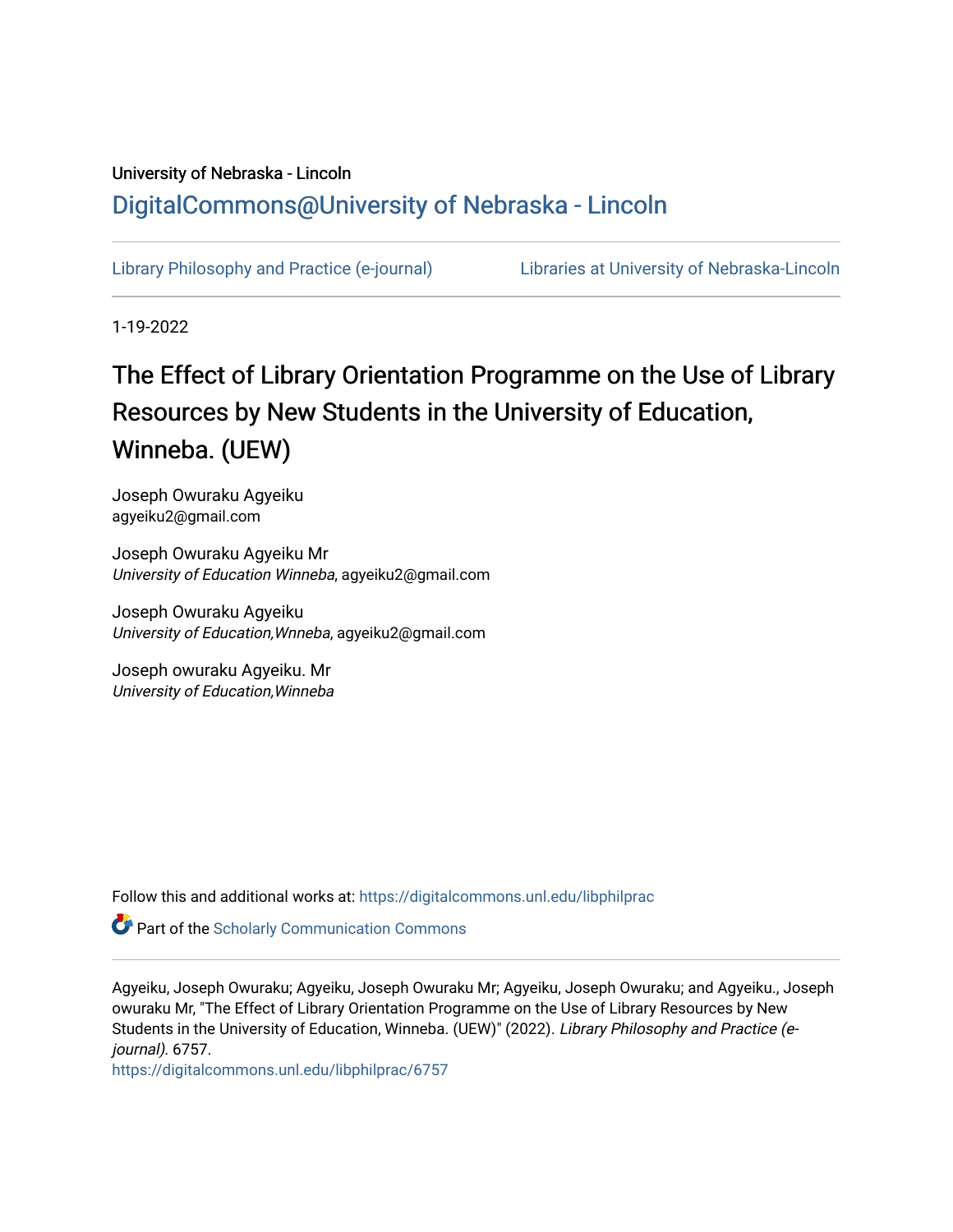# **Introduction**

The Library is one of the purposeful organs of higher Institutions charged with the responsibility of acquiring, processing ,organizing all sort of information being it print or nonprint to meet the needs of the university community. The library provide information that will enhance teaching, learning and research. The university Library is mandated to ensure that library users, especially fresh students, have access to its collections in order to aid in teaching, learning, and research at the university, orientation is, in fact, one of the methods used by the University of Education,Winneba Library to introduce new students to its collection and access to resources. Without library orientation, users may struggle to identify, locate, access, or navigate the library. The more fundamental end of the spectrum is library orientation and primary goal is to introduce new users to the Library and its resources (Atarodi, Alami.&Saeedi). Orientation is not intended to provide the user with an in-depth understanding of the library's inner workings and resources; rather, it is intended to provide a broad overview of what the library has to offer. In addition, library orientation is the process of educating users or new students on how to use the

information available in the library to their advantage.

Although the method of application of library orientation varies by library, the main goal is to enable users to become independent and skilled in identifying, accessing, and effectively using library resources.

Library orientation is held at the University of Education Winneba at the start of each new semester according to the institutional calendar.

At this time, the primary group of students for orientation is the university's new students. Furthermore, all new students admitted to any program at any level are grouped according to the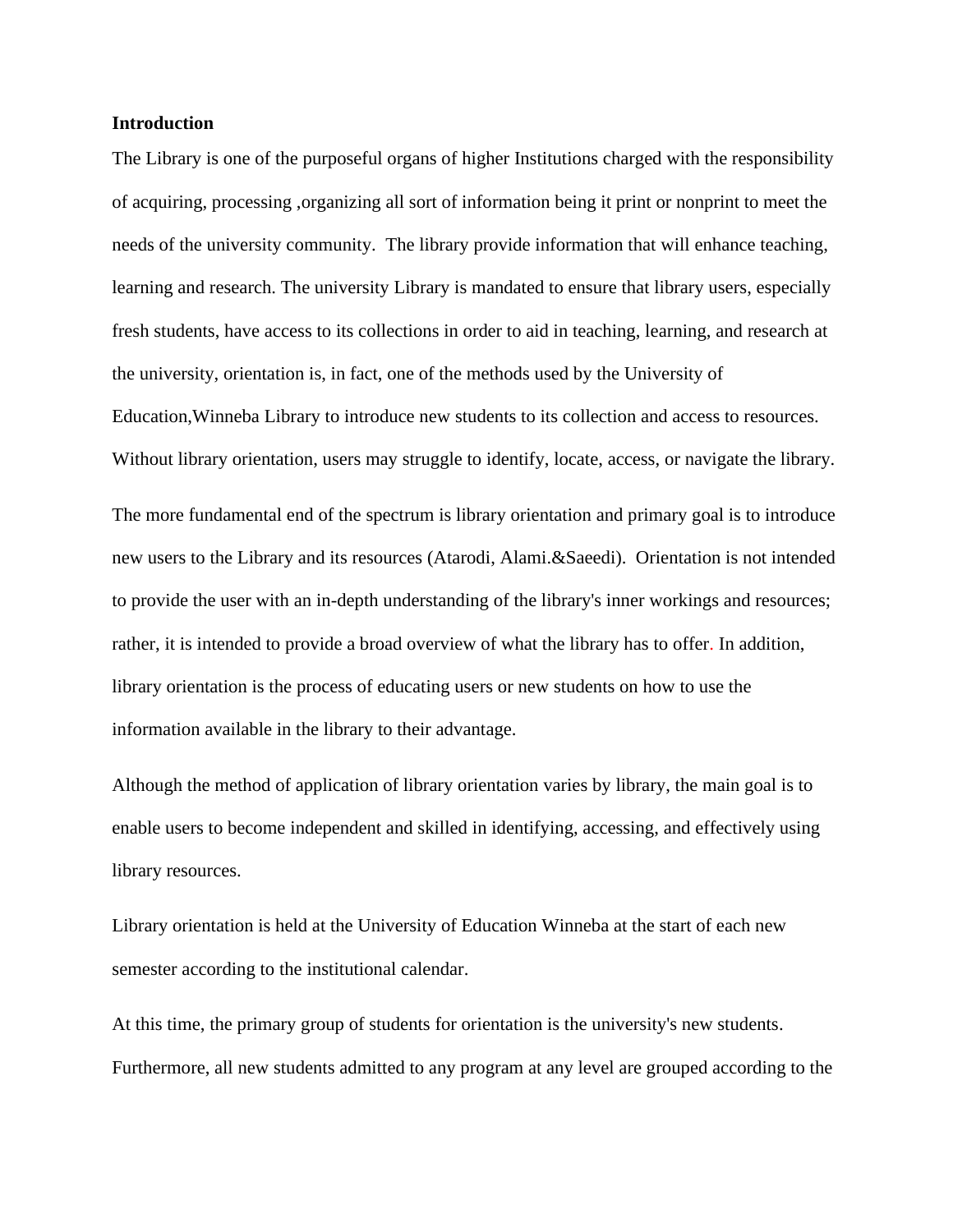various courses and taken through the various divisions, units, and sections of the libraries to see for themselves the physical resources in the library to aid their learning, assignment, and research activities, as well as how to use those information resources. The library orientation for new students at the University of Education Winneba is primarily intended to familiarize students with the various sections of the library, the use of the library website, the types of resources available, and how to locate materials on the shelves.

First year at university can be difficult for both men and women. Campus life and class activities can be daunting and frightening, especially for those who have a library phobia, Students inability of not using the library's resources and also not patronaging the library, while others avoid using the library, approaching the librarian, or visiting the reference desk for inquiries. Against this backdrop, the University of Education, Winneba Library took the initiative to orient new students on how to use the library, the resources available, and the location of such resources.

# **Statement of the Problem**

Most of the newly admitted students come from public schools with different backgrounds, some of which possess little or better skills to utilize library materials, while others have no skill for utilizing library materials such as retrieving appropriate books from shelves, effective use of the internet, and the library catalogue. Every first semester, the UEW library hosts library orientation programmes for new students, but some students still have difficulty accessing and using library materials. They find it asking questions from the librarians searching for specific resources. This situation prompted the researcher to conduct this study in the hopes of determining why these students are not responding positively to the orientation provided to them. Is the orientation programme relevant to library users' needs? What are the difficulties that academic libraries face in terms of library orientation?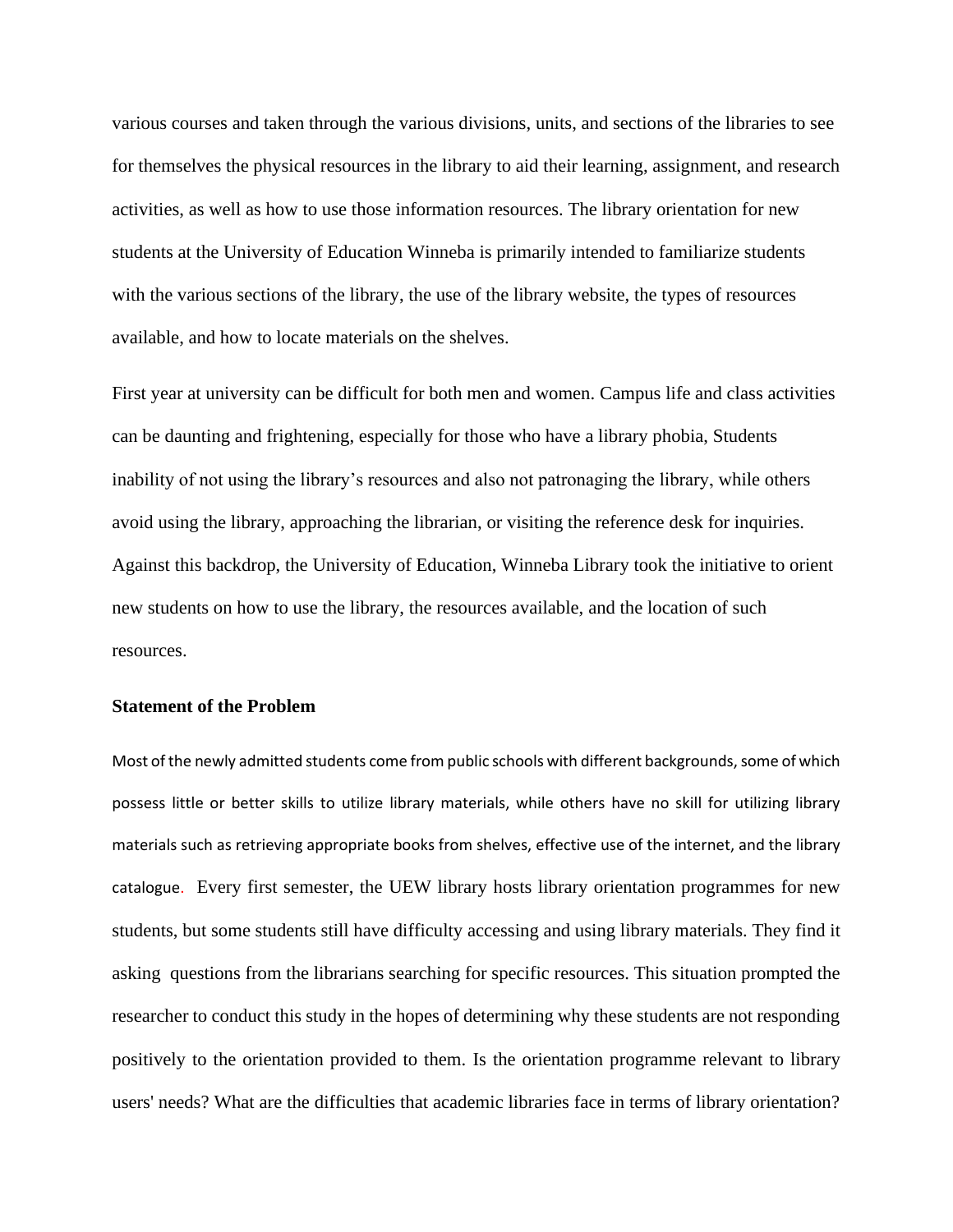Do the students truly comprehend the orientation exercise? These are some of the issues that will be addressed by this research. The research findings should be used to help users improve their skills, allowing the library's materials to be used to their full potential.

# **Objectives of the Study**

The objectives of the study were to:

- 1. Identify the impact of library orientation on library users.
- 2. Identify students' perception on library orientation programme

### **Research Questions**

The following research questions served as a guide for the research.

- 1. What methods are used in academic libraries for library orientation?
- 2. What is the effect of library orientation on the library users?
- 3. What are the challenges facing library orientation in academic libraries?

#### **Literature Review**

Many authors have emphasized the importance of academic library orientation programs at their institutions' libraries. Despite the fact that there is clear evidence that students produce higherquality academic research. According to Hindagolla (2012), despite the fact that the library offers a variety of services and facilities to its users, the majority of students are unaware of most library services due to the orientation programme's limited coverage. Furthermore, students are dissatisfied with existing library orientation programs due to a variety of factors such as unsuitable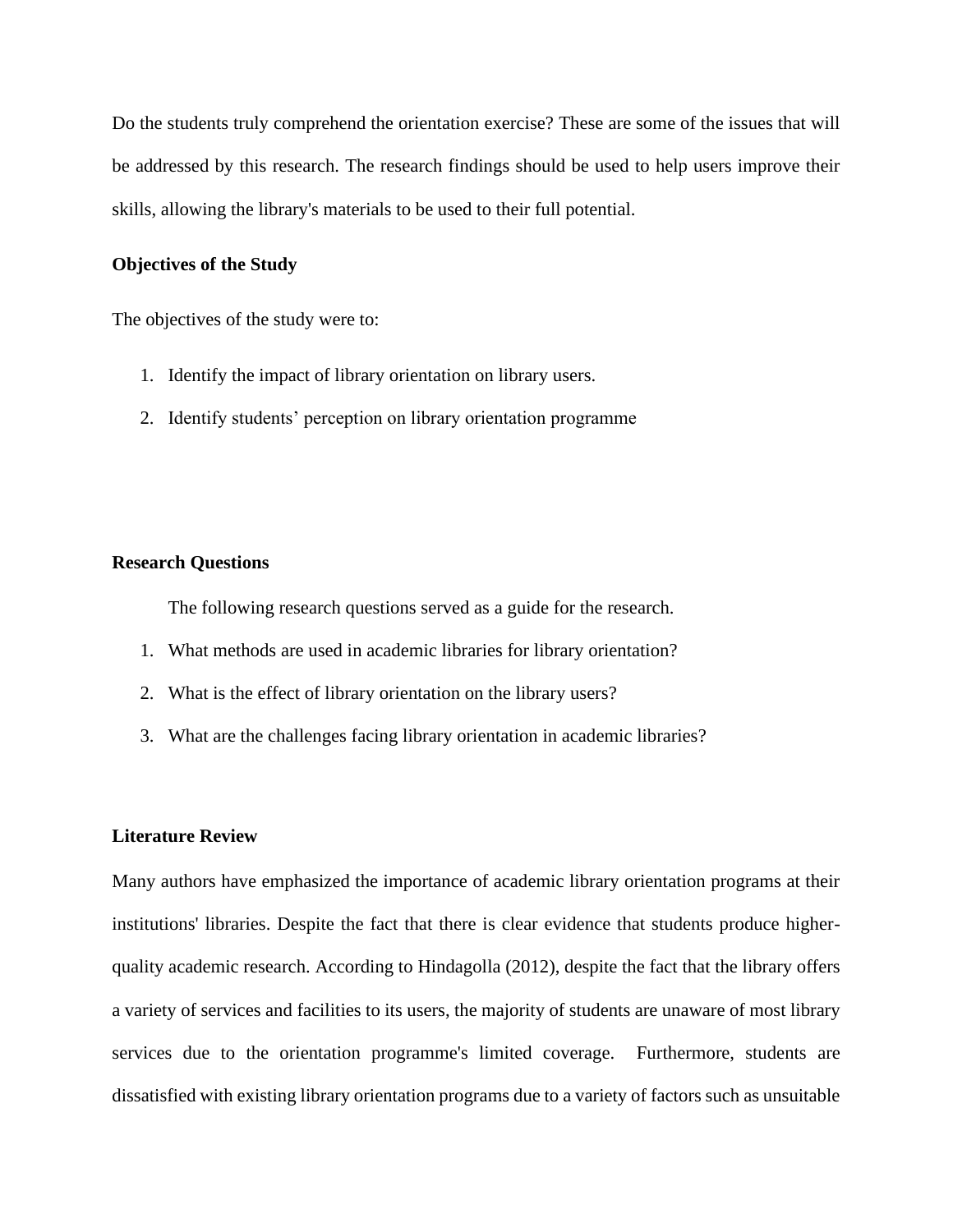time slots, insufficient awareness of e-resources, insufficient coverage of study areas, too many students for one group, insufficient program information, and a limited duration of the program. Similarly, Polger, & Okamoto (2013) believed that librarians could develop reading and library use plans by involving them in a series of lectures as part of a library orientation and user instruction program. According to Esse and Ullah (2014), the program assists library users in becoming independent learners in the use of library resources. Wickramanayake (2014), also stated that, most academic libraries do not have adequate financial support to support library orientation programs. He also stated that some academic libraries lack facilities such as a projector, computers, and a good working environment for the implementation of library orientation. He also mentioned that, while most academic librarians needed to implement library orientation programs for their institutions, they were hampered by a lack of funds, physical and human resources, and training. Furthermore, Watson (2001) is of the view that, library orientation was implemented in academic institutions to ensure that students have the intellectual ability and skill to access and retrieve information as well as construct a framework for learning. The influence of library orientation extends beyond the number of years students spend in institutions. It has a long-term impact on library users and enables them to acquire library skills that allow them to easily identify, access, retrieve, and use library materials. Bhatti (2010), also said that effective library orientation naturally links to active learning techniques and life-long learning. Active learning, as a method of educating students, allows them to participate in class, moves them beyond the role of passive listener and note taker, and allows them to take some direction and initiative with the help of library orientation. Orientation in library use is the most important factor in increasing library users' quantitative and qualitative use of libraries. The term orientation, as used in this research work, refers to not only how to find information but also instruction on how to use library tools,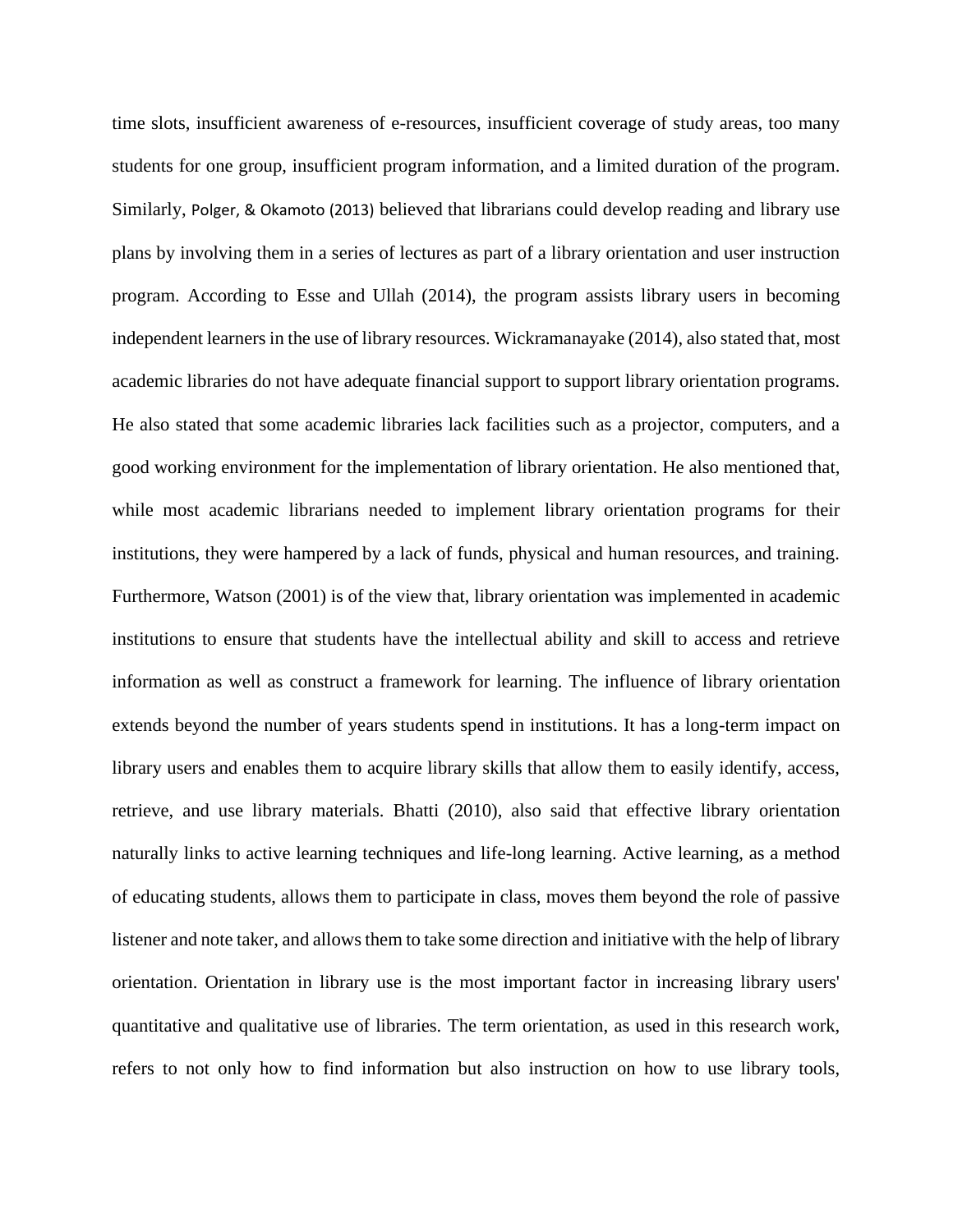explanation of library policies, and introduction to library resources and services for newly admitted students to higher education institutions. Also, institutional libraries used library orientation to improve student performance, retention, and graduation rates (Bleidt. 2011). Academic libraries, according to Oakleaf (2011),also assist students archiving their goals by complementing and supporting their grade point average (GPA) and professional or educational test results.

#### **Library Orientation in Academic Institutions**

Library orientation is an important program that is typically carried out by academic librarians. According to Goldman (2016), newly admitted students who receive an orientation to library resources and services are more likely to seek needed research assistance for course papers, assignments, projects, and presentations. The main goals of library orientation are to introduce students to the library's services and resources, as well as to educate and guide them on how to use the library's services and resources. Orientation is typically held in both library buildings, where students are divided into departments in order to maintain control over their population. The program informs newly recruited students about the libraries' activities, services, programs, opening hours, contact information, and rules and regulations. During each orientation program, newly enrolled students were given the opportunity to ask librarians questions about any aspect of the library's operations that they did not fully comprehend, and librarians responded appropriately.

## **Effect of Library Orientation on Library Users**

The implementation of library orientation in higher education in the past and currently has had a positive impact on newly admitted students at the University of Education,Winneba on how to use the library's available resources at the appropriate time. According to Eze and Uzoigwe (2013), students in Nigerian higher education, particularly academic libraries, are being taught to explore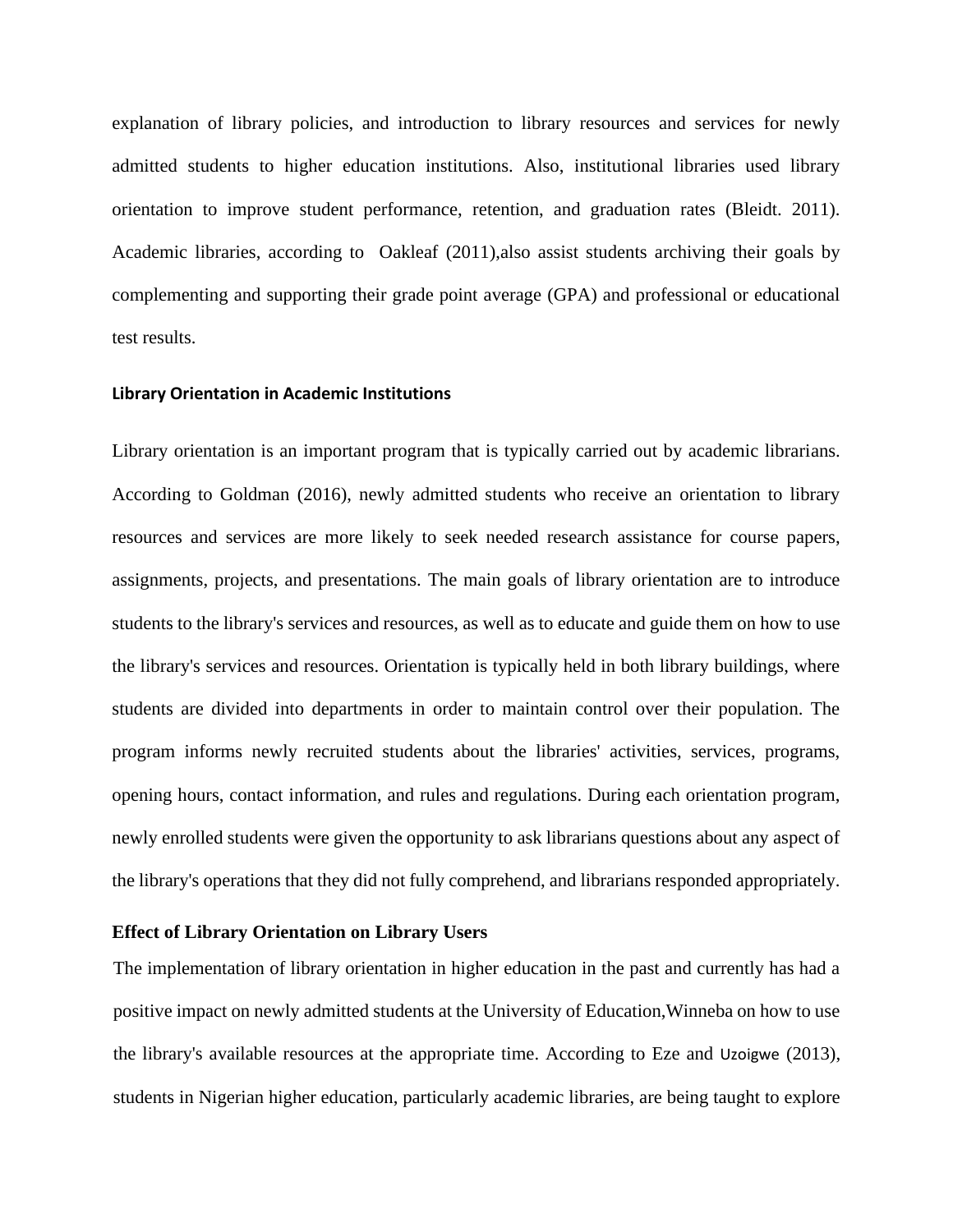the library and information services in various ways so that they can be comfortable, open-minded, and capable of accessing library resources. Madukoma (2013) stated that academic libraries in Nigeria and other developing nations in the world had developed some methods for orientation on its new and current users. The methods include library orientation, classroom teaching, instruction, guided library tour and library guide. How these methods have positively impacted the users considering trends and proliferation in information provision and adoption of modern technologies in academic libraries is a matter of concern. The present method of library orientation in both institutions indicated that, the library users were set to be self-independent in searching for information resources in the library. It was also observed that, majority of the students who received training through library orientation program were familiar with reference section of the libraries which seems to be difficult to some library users before each commencement of the library orientation. The effect of library orientation to library users are as follows:

1. They become self-independent in search of information resources in the libraries

- 2. Increase academic performance
- 3. Borrowed and returned library materials on or before the due date
- 4. Aids user not to violate rules and regulations of the library
- 5. Improve productivity of users within and outside the institutions
- 6. Expose users to various section and unit of the libraries
- 7. Allow users to appreciate and value libraries in their learning activities.

Omeluzor (2017) posited that the aims and objectives of library orientation on library users is to expose them to the library services and its resources and to educate and guide them to effectively utilize the library services and resources. Library orientation will let students be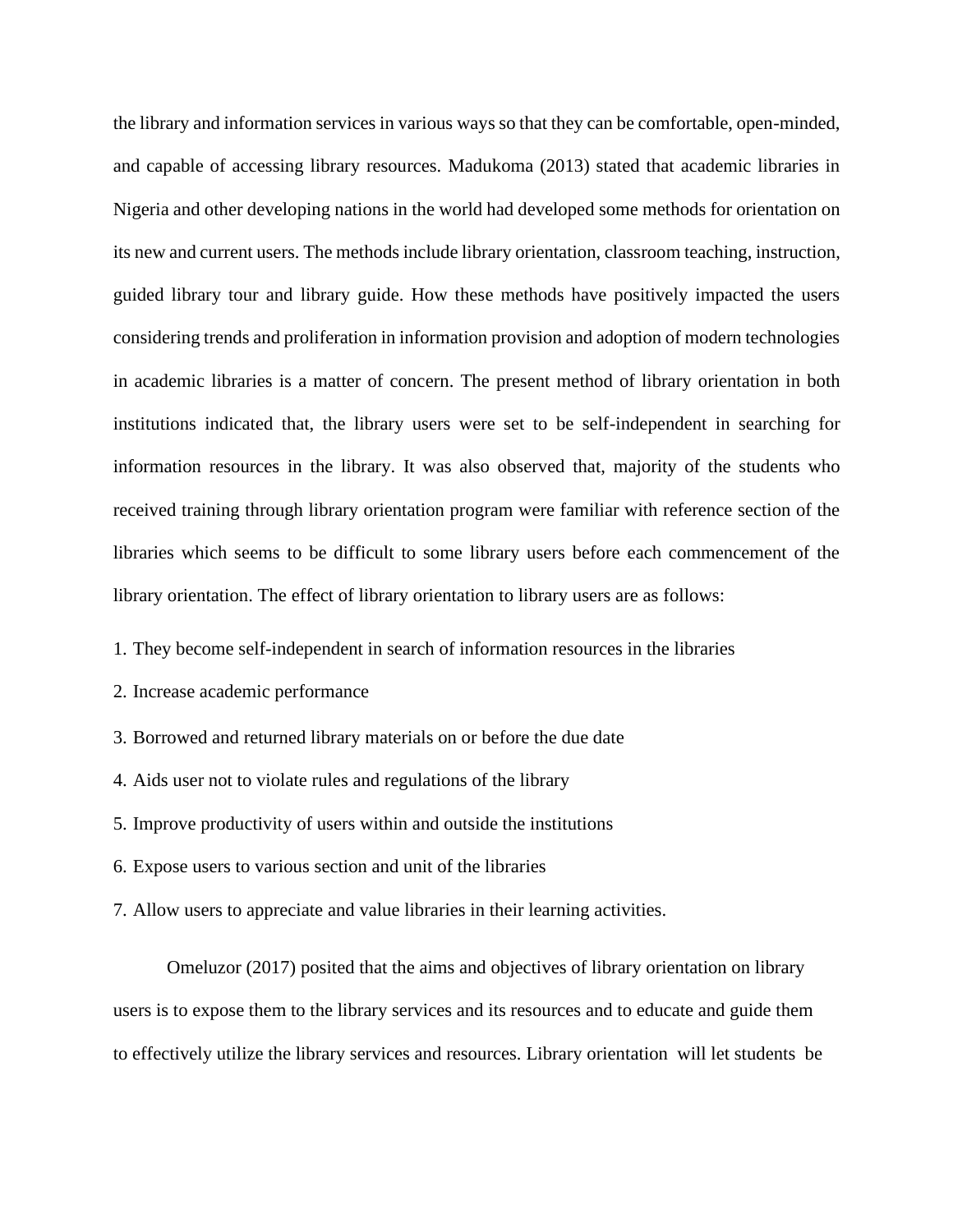aware that libraries have more to offer now than just research help: we have a full range of academic support services(Mathews, 2009)

According to Mathews (2009), academic libraries can become a place for experiences. It not for just research and reflection but also for creation, collaboration, design and exhibition. The library functions as workshop, a gallery, a museum, a canvas, a stage, a lecture hall, a platform, a case study a showcase of students work. He further stated that that future of libraries is not simply about digitizing all of our collections, but rather it is about providing, encouraging and staging new type of learning encounters.

#### **Challenges facing Library Orientation in Academic Library**

Library Orientation is a situation that affects everyone. This is because academic libraries and librarians are currently confronted with unprecedented challenges and problems. The development and implementation of new information literacy initiatives in the field, the rapid development of the information and communication technology sector, and the complex nature of user requirements appear to be the causes of these changes. With current trends in library services and the importance of library orientation on library users, several research challenges have been identified as factors undermining it in academic libraries. I n academic libraries, Simmonds and Andaleeb (2001) identified student apathy toward library orientation as a problem. Also, several challenges have been identified by staff and students, including a lack of confidence in the use of the library, a librarian's mode of instruction that is insufficient to assist students, and a lack of information resources for learning, such as computers.

#### **Research Methodology**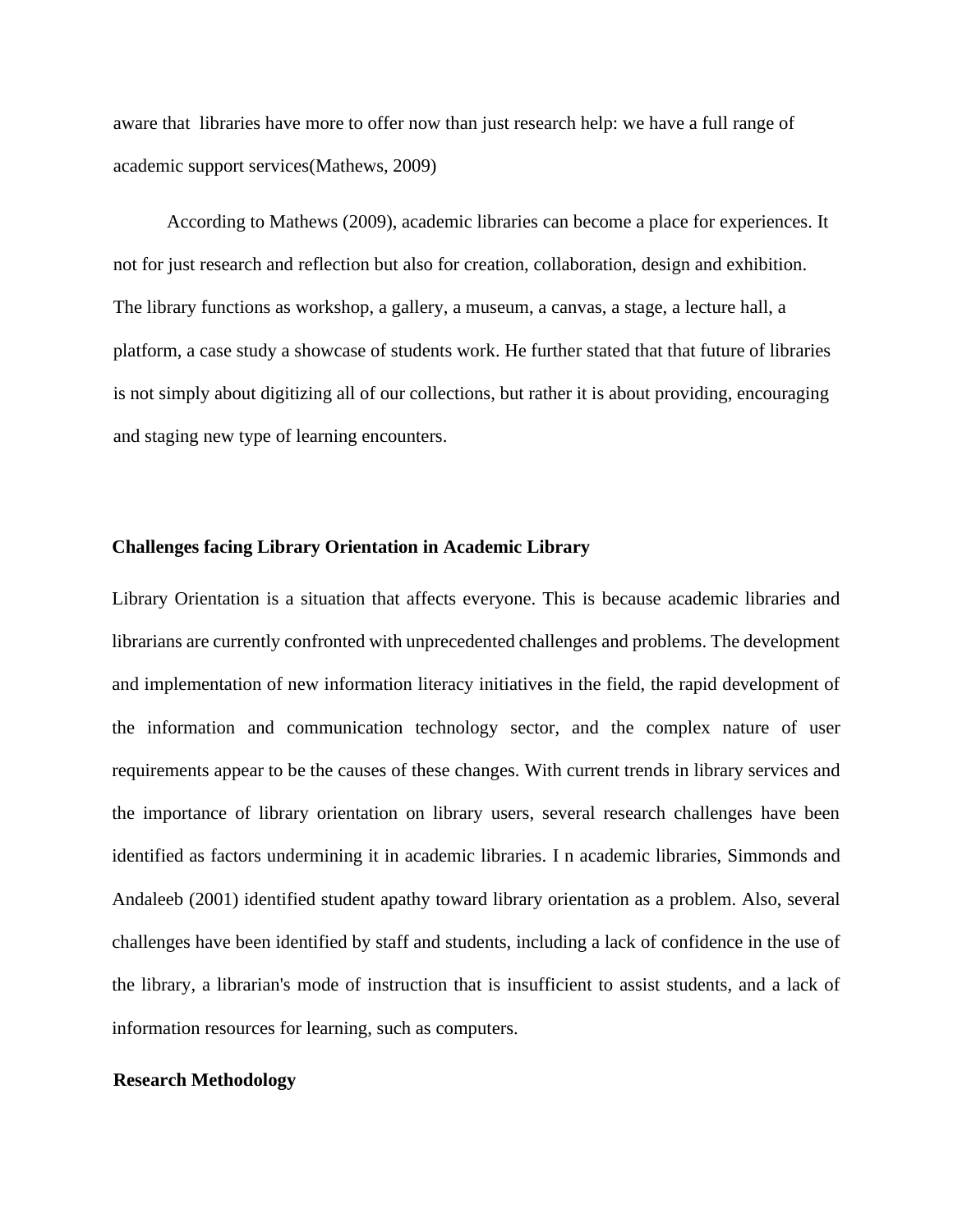The researcher gathered data from Osagyefo Library of the University of Education Winneba. The data was gathered through the instrument of a questionnaire. Fifty-five (55) copies of the questionnaire were randomly distributed to an equal number of new students at the university. The data was analyzed using frequency and percentages. The entire 55(100%) questionnaires were returned and deemed usable.

# **Data Analysis and Interpretation**

The entire 55 (100%) questionnaire distributed to the respondents were returned and deemed useable. 35 (64 %) of the 55 respondents were males, while 20 (36 %) were females. Table 1 shows that males outnumbered females in terms of number of responders.

# **Table 1: Distribution of users by gender**

| <b>Gender</b> | <b>Frequency</b> | Percentages $(\% )$ |
|---------------|------------------|---------------------|
| Male          | 35               | 64                  |
| Female        | 20               | 36                  |
| <b>Total</b>  | 55               | 100                 |

The table reveals that there were more males than females among the respondents, which

confirms the view that the University of Education is dominated by male students.

# **Table 2: Methods used for library orientation in the institution**

| Methods used for Library | Respondents | Percentage |
|--------------------------|-------------|------------|
| Orientation              |             |            |
|                          |             |            |
|                          |             |            |
|                          |             |            |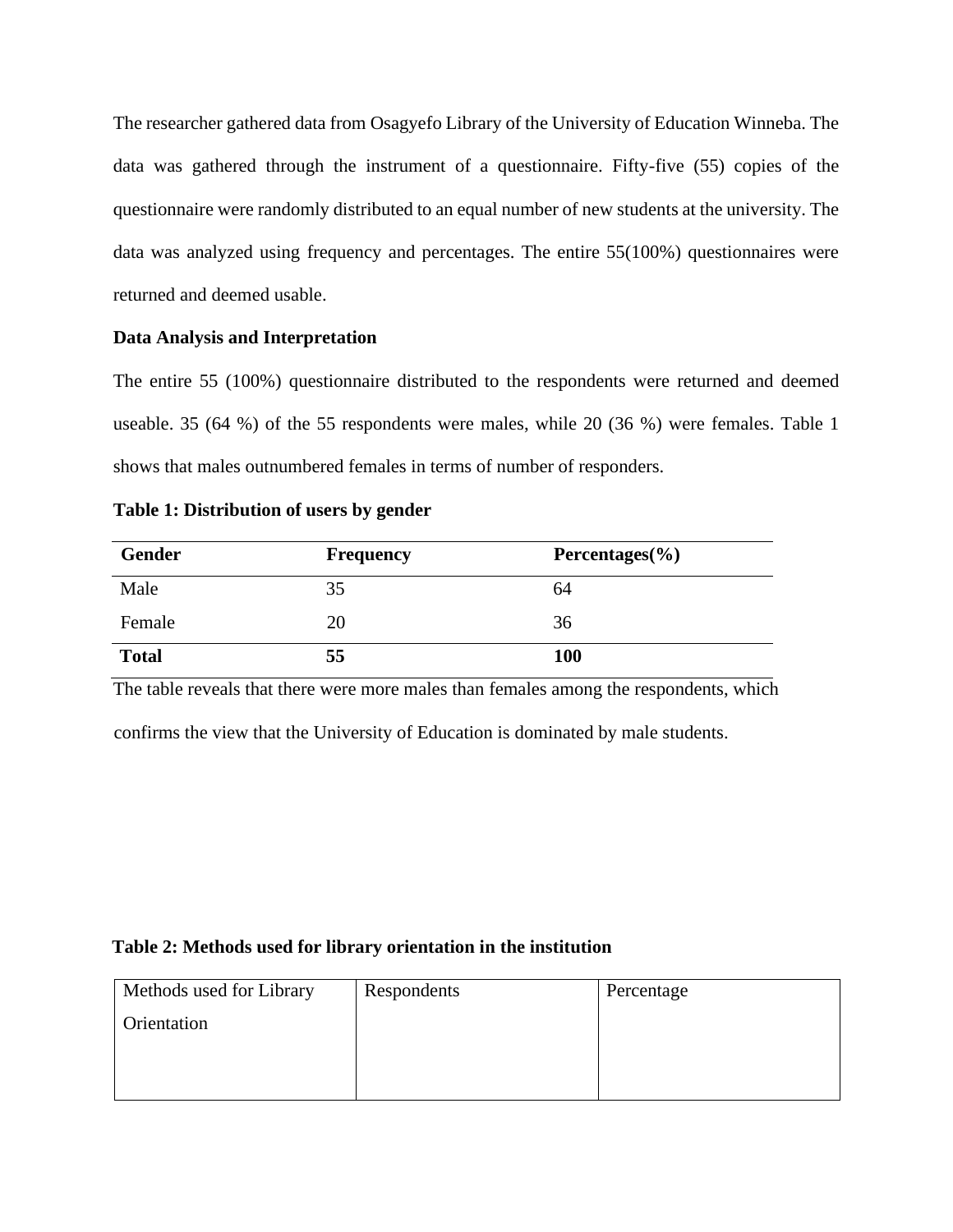| Classroom teaching  | 10 | 18  |
|---------------------|----|-----|
| Library orientation | 12 | 22  |
| Guided library tour | 17 | 31  |
| One-on-one teaching | 5  | 9   |
| Social media        | 5  | 9   |
| Library website     | 6  | 11  |
| Total               | 55 | 100 |
|                     |    |     |

Result in table 2 shows that, the method that were mostly used for library orientation in the institution were guided tour 17(31%) library orientation 12(22%) classroom teaching 10(22%) one-on-one teaching 5(9%) The result also revealed that library website 6(11%) and social media 5(9%). were used for library orientation, but the result were insignificant.

Finding is closely related to the study of Omeluzor, Akibu, Dika and Ukangwa (2017) in their study of methods, effect and challenges of library instruction in academic libraries discovered that most of academic libraries use Library tour and classroom teaching for their library orientation. This result raise concern about the future of ICT use in library orientation since most of the modern methods was not used. The implication of this result is that library users will not have the advantages of learning and understanding how to utilize all the library services at their disposal. None-use of the modern methods will also affect library user's ability to identify easier way of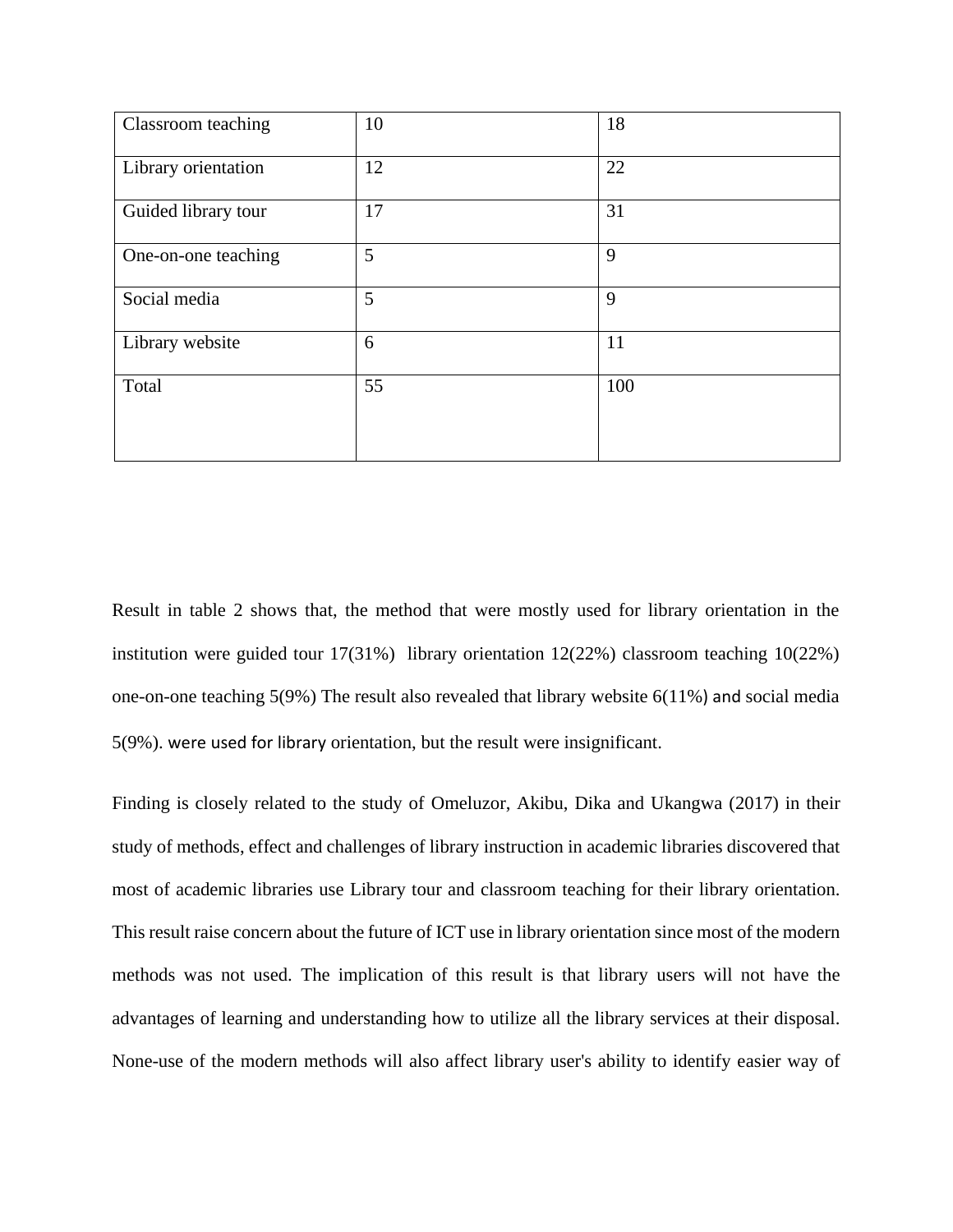accessing the library and its resources. University of Education should endeavor to educate its users with modern methods to increase the learning, teaching and research of the library users.

| S/N                     | <b>Effect of library orientation</b>                                                                                       | Participant    | Percentage       |
|-------------------------|----------------------------------------------------------------------------------------------------------------------------|----------------|------------------|
| $\mathbf{1}$            | It has significantly improved my ability<br>identify,<br>access,<br>and<br>retrieve<br>to<br>information from the library. | 15             | 27               |
| $\overline{2}$          | Library orientation made me aware of the<br>broadness of the library's resources.                                          | 12             | 22               |
| $\mathbf{3}$            | introduced me<br>also<br>$It-$<br>various<br>to<br>bibliographic databases available at the<br>library.                    | 10             | 18               |
| $\overline{\mathbf{4}}$ | Library orientation improves my reading<br>skills and transform me into a frequent<br>library user.                        | 5              | $\boldsymbol{9}$ |
| 5                       | At the same time, it has improved my<br>academic performance.                                                              | 6              | 11               |
| 6                       | It also made me realize the importance of<br>libraries in my academic pursuits and<br>long-life learning.                  | $\overline{7}$ | 13               |
| $\overline{7}$          | <b>Total</b>                                                                                                               | 55             | <b>100</b>       |

| Table 3: Effect of library orientation on newly library users |  |  |  |  |  |  |  |  |  |  |  |
|---------------------------------------------------------------|--|--|--|--|--|--|--|--|--|--|--|
|---------------------------------------------------------------|--|--|--|--|--|--|--|--|--|--|--|

Table 3 indicated that library orientation has positive effect on the library users and improved their use of library information resources. The results show that respondents representing 15(27%) are of the view that they are able to access the information in the Library. 12(22%) they are able to know the scope of the resource in the library .Also, 10(18%) respondents are of the view that library orientation has exposed them to different bibliographic databases available in the library. In the line of Library orientation enhances their reading skills and in to a regular library user, 5(9%). 6/(11%) said library orientation has improved their academic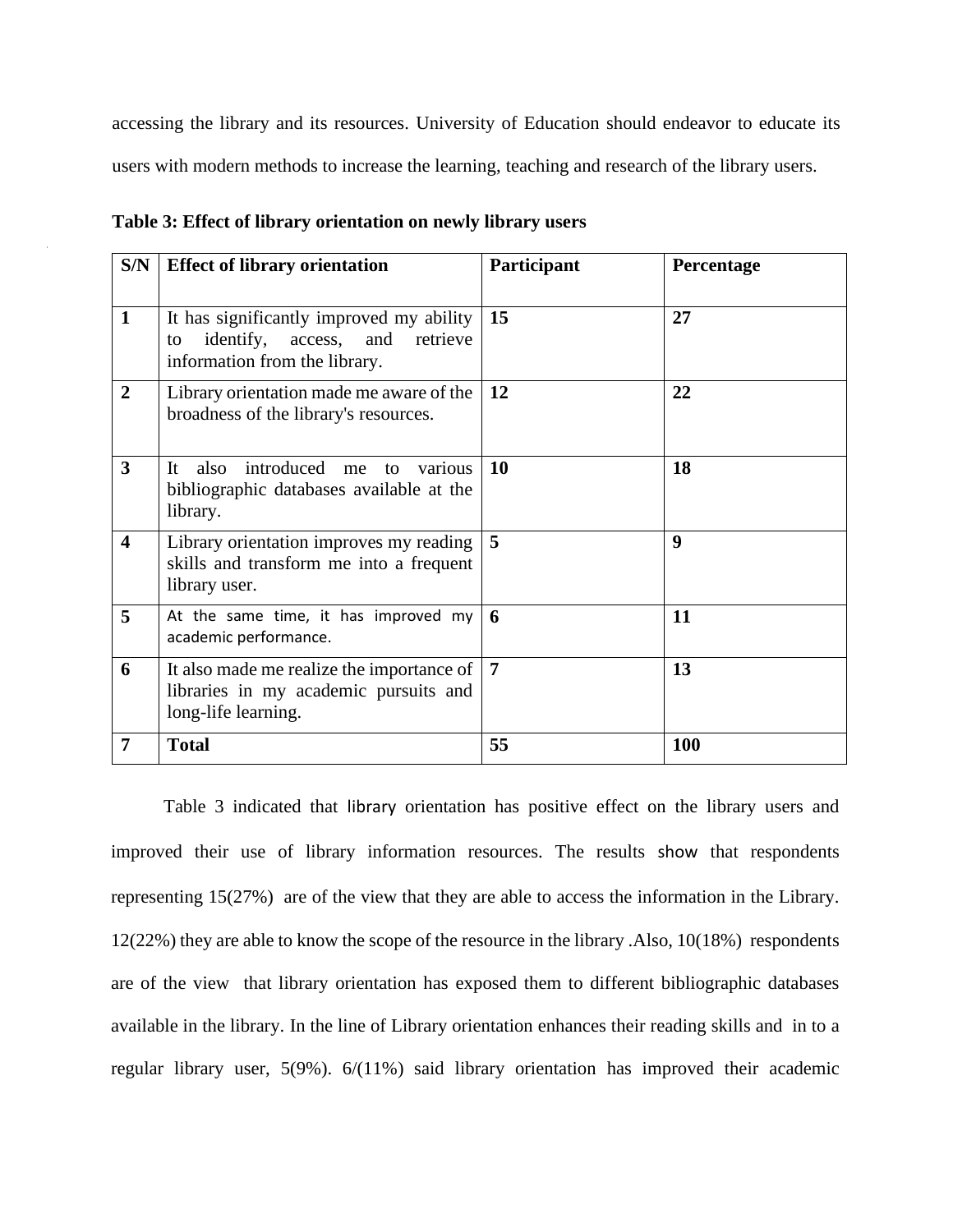performances and 7(13%)are aware that libraries play a big role in academic pursuit and long -lifelearning. Esse (2014) in his study effect of library instruction on satisfaction with the use of library and its services discovered that library orientation programme have a significant effect to library user in their understanding of the library and its uses.

**Table 4: Students' perception on library orientation programme**

| s/n            | Option          | Participant    | Percentage     |
|----------------|-----------------|----------------|----------------|
|                |                 |                |                |
| $\mathbf{1}$   | Relevant        | 30             | 55             |
|                |                 |                |                |
| $\overline{2}$ | Very Relevant   | 20             | 36             |
|                |                 |                |                |
| 3              | Irrelevant      | 3              | 5              |
|                |                 |                |                |
| $\overline{4}$ | Very Irrelevant | $\overline{2}$ | $\overline{4}$ |
|                |                 |                |                |
|                | Total           | 55             | 100            |
|                |                 |                |                |

Data from table 4 reveals that 30 (55%) of the respondents were of the view that library orientation is relevant to them, followed by 20(36%) are of the view that the programme was very relevant to them,  $3(5%)$  see the library orientation as irrelevant and  $2(4%)$  see it to be very irrelevant. Finding is closely related to the study of Allison (2017) in his study discovered that library orientation is of relevant to library users in discovery the appropriate information resources on the shelves and internet.

**Table 5: Challenges of library orientation programme in UEW**

| S/N | <b>Statement</b>                                                 | Participant | <b>Percentage</b> |
|-----|------------------------------------------------------------------|-------------|-------------------|
|     | Limited amount of time allotted for the $\vert$ 18<br>programme. |             | 33                |
|     | Over population of students                                      | 15          | 27                |
| 4   | Inadequate space for the programme                               | 10          | 18                |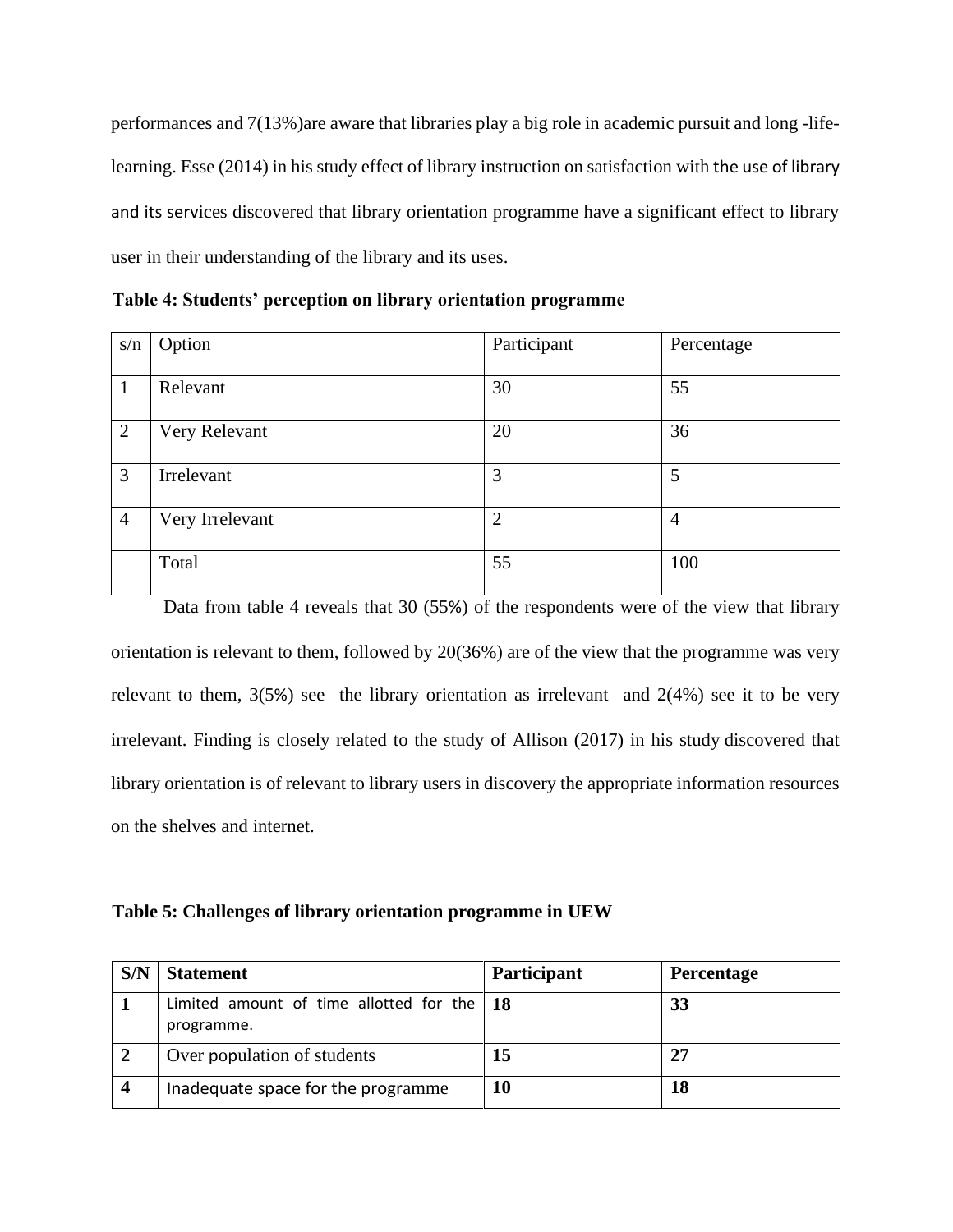| 5 | Students' negative attitude towards the $\vert 5 \rangle$<br>programme |    | q          |
|---|------------------------------------------------------------------------|----|------------|
| O | Inadequate and qualified staff for the $\vert 7 \vert$<br>programme    |    | 13         |
|   | <b>Total</b>                                                           | 55 | <b>100</b> |

The responses of the users did not differ significantly across the various library orientation challenges. Despite this, 18 (33 %) believe the programme is time-limited, and 15 (27% ) believe the student population is overcrowded. In comparison to the student population, 10 (18%) agreed that the programme had insufficient space. Students' negative attitudes toward the orientation program, on the other hand, were 5 (9 %). 7 (13%) of those polled agreed that the programme lacked adequate and qualified personnel.

According to the questionnaire responses, insufficient technological facilities, poor network/internet connectivity, and outdated library collections, as well as library locations, are some of the barriers to their use of the library.

# **Conclusion**

According to the findings of the study, library orientation enables the library to sensitize newly admitted students and create adequate awareness about the library's available resources and services in order to meet and satisfy the needs of the users. Similarly, a well-organized library orientation will instill confidence in users, encouraging them to use the library effectively. The goal of library orientation is to make library users proficient in research as well as lifelong learners. The impact of library orientation extends beyond the classroom and orientation, allowing users to engage themselves and effectively identify, access, retrieve, and use library information resources to their advantage. Library orientation is an effective method of educating users and raising awareness of the library's available information resources. As a result, viable methods and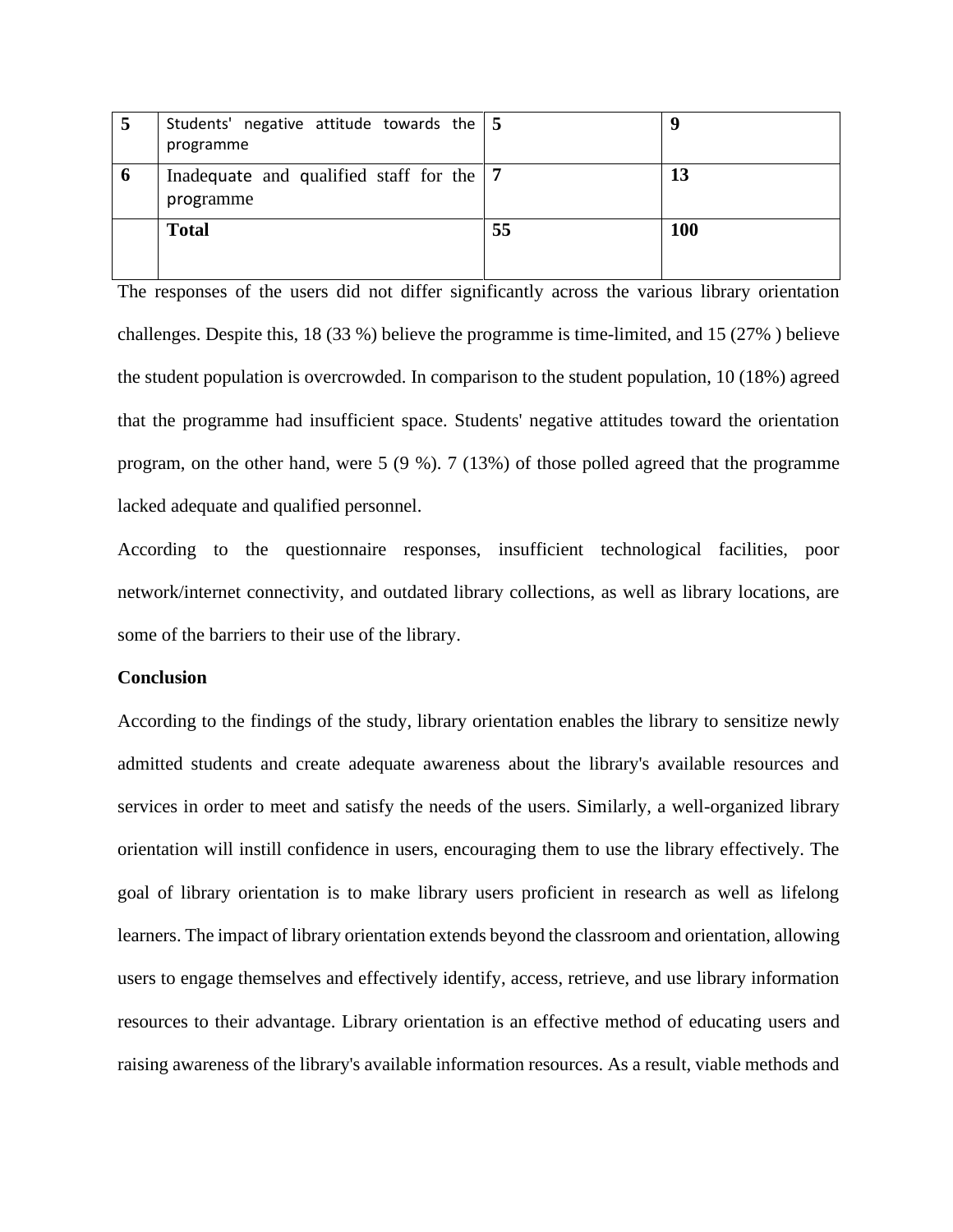media, such as library websites, social media, text messaging, and emailing, should be also considered.

The study established that library orientation enables the library to sensitize the newly admitted students and create adequate awareness about the available resources and services of the library to meet and satisfy the needs of the users. Likewise, a well-organized library orientation will create confidence in the users and therefore encourage them to use the library effectively. The aim of library orientation encompasses making the library users skilled in research as well as lifelong learners. The effect of library orientation goes beyond the classroom and orientation, making the users engage themselves and have the ability to identify, access, retrieve, and use library information resources effectively to their advantage. Library orientation is an effective means of educating the users and creating awareness of the available information resources in the library. Therefore, viable methods and media such as library websites, social media, text messaging, and emailing should be explored to meet with the current trend.

#### Recommendation

Based or the findings of this study, the following recommendations were made:

- 1. Considering the importance of library orientation to the use of library, it is recommended that library orientation should be given more priority in the institutional library in order to sensitize more students and draw their attention to the available resources and services that can be of immense benefit to them in the course of their studies.
- 2. Academic libraries should redesign library orientation programme to impact students' academic activities.
- 3. Students should always create time to attend library orientation programmes organized by the academic libraries, either as orientation, seminar or special training sessions on new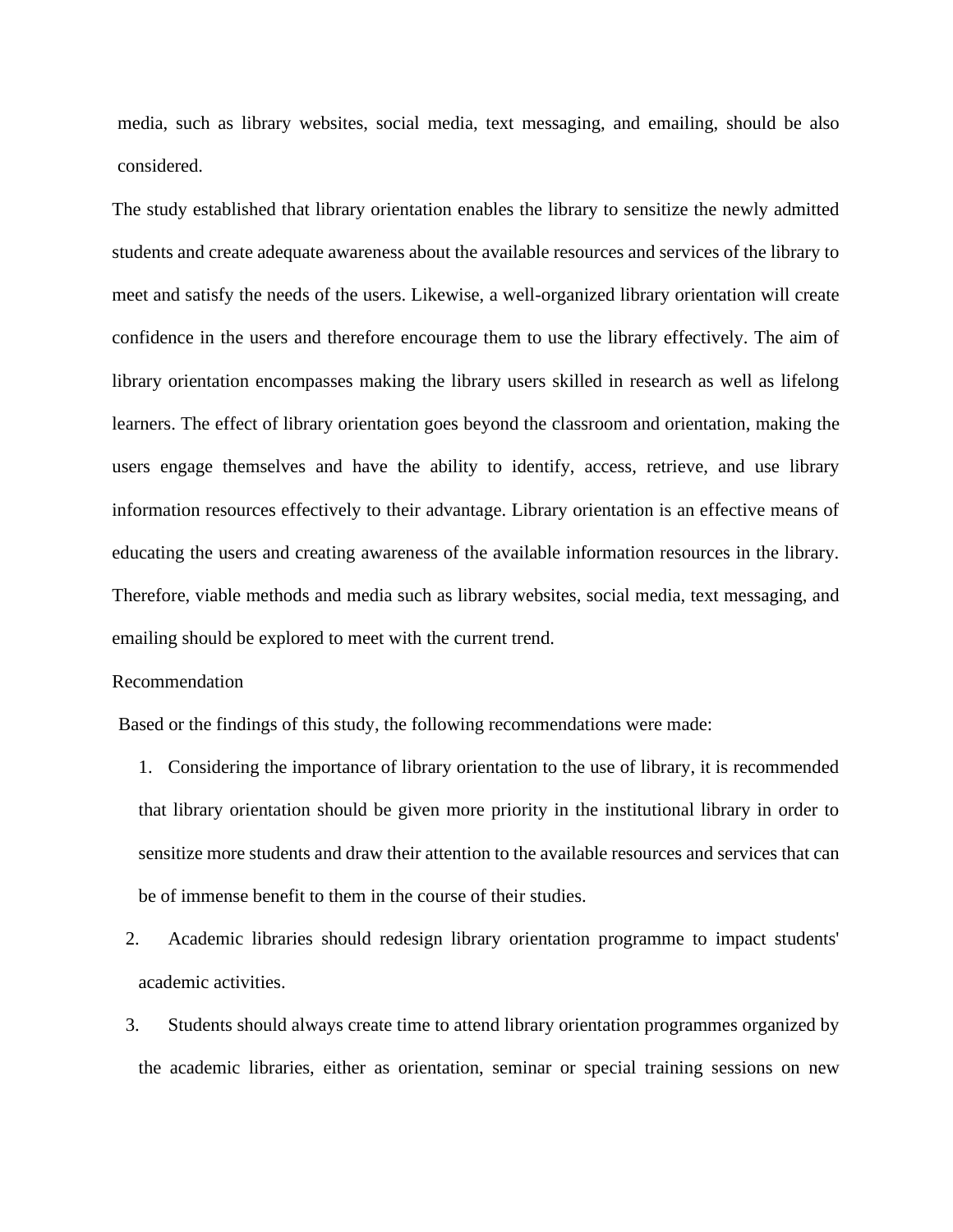services. This will afford them the opportunity to acquaint themselves with the general library environment which will further encourage effective library use.

- 4. Academic libraries should endeavor to use ICT in the delivery of library orientation to the library users to faster communication and access to the librarians and library information resources
- 5. The management of institution should support the programme with funds and facilities that would better improve and put to use to satisfy the user needs as well as utilized for the education and sensitization of patrons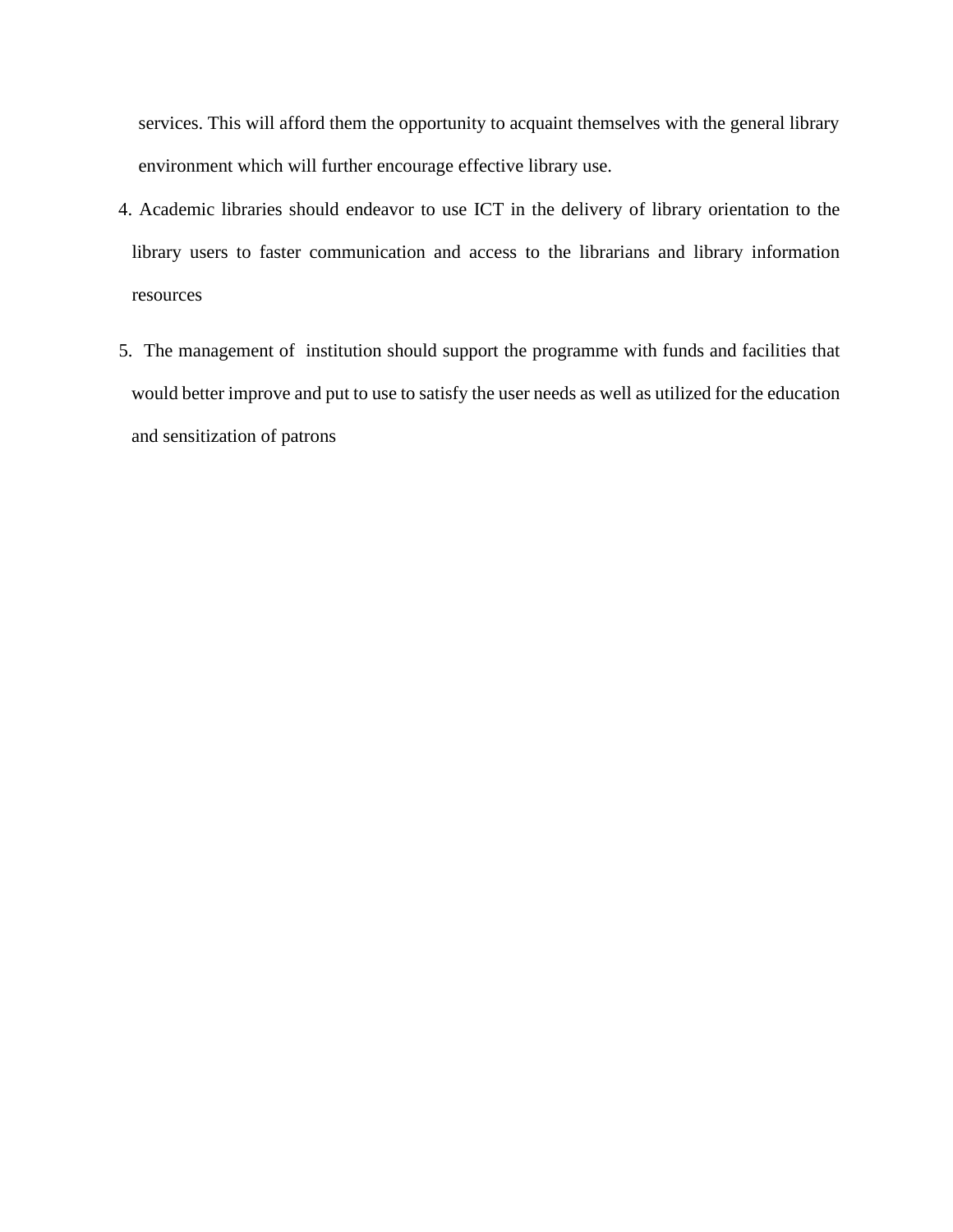The following recommendations were made based on the study's findings:

Given the importance of library orientation to library use, it is recommended that library orientation be prioritized in the institutional library in order to sensitize more students and draw their attention to the available resources and services that can be of immense benefit to them during their studies.

Academic libraries should rethink their library orientation programme in order to influence students' academic activities.

Students should always make time to attend library orientation programmes organized by academic libraries, whether they are orientations, seminars, or special training sessions on new services. This will allow them to become acquainted with the general library environment, which will encourage more effective library use.

Academic libraries should make every effort to use Information Communication and Technology (ICT), and also existing social networks to provide library orientation to library users in order to improve communication and use of library resources.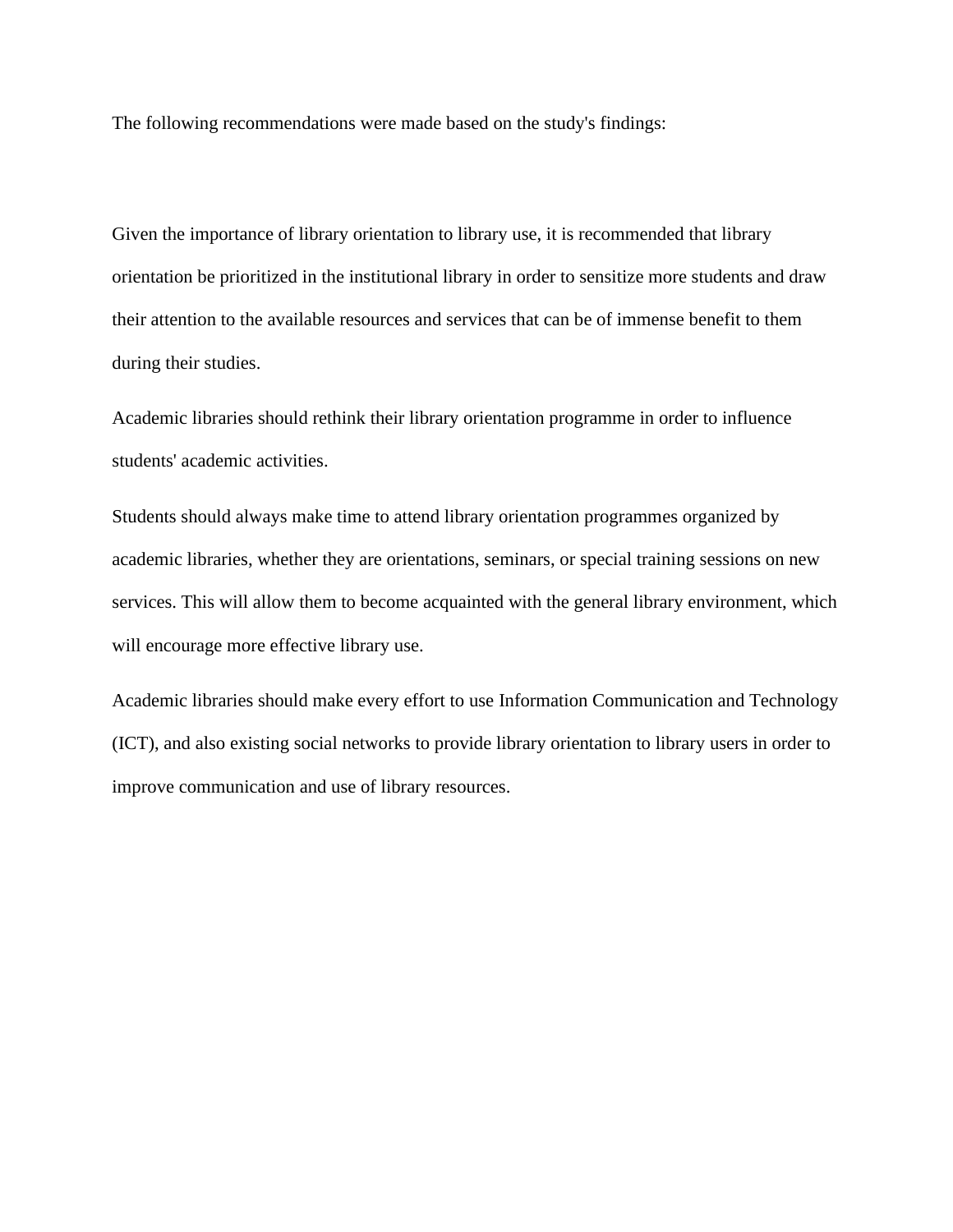#### **REFERENCES**

Allison R. Benedetti(2017).Promoting Library Services with User-Centered Language portal*. Libraries and the Academy,(* 17)2, 217–34

- Atarodi, A,Alami,A.&Saeedi, S.J.G.M.(2015).User education impact on medical students.Scholar *Journal of Applied Medical Sciences(SJAMS)*3(3C),1252-1258
- Bhatti, Rubina, (2010). An Evaluation of User-Education Programmes in the University Libraries of Pakistan . *Library Philosophy and Practice (e-journal)*. http://digitalcommons.unl.eclu/libphilprac/316
- Bleidt, S. A. (2011). How Students Utilize and Perceive Their School Library, *American Secondary Education,* 39(3), 67-84.
- Esse, U. C. (2014). Effects of library instruction on satisfaction with the use of library and its services: A study of undergraduate students in five universities in the Southern part of Nigeria. *European Scientific Journal*, 10(13), 441-450

Eze Jacintha U.1 and Uzoigwe C.U.(2013). The place of academic libraries in Nigerian University Education: contributing to the 'education for all' initiative. *International Journal of Library and Information Science (*5)10,432-438. [article1383227613\\_Eze and Uzoigwe.pdf](https://academicjournals.org/article/article1383227613_Eze%20and%20Uzoigwe.pdf)  [\(academicjournals.org\)](https://academicjournals.org/article/article1383227613_Eze%20and%20Uzoigwe.pdf)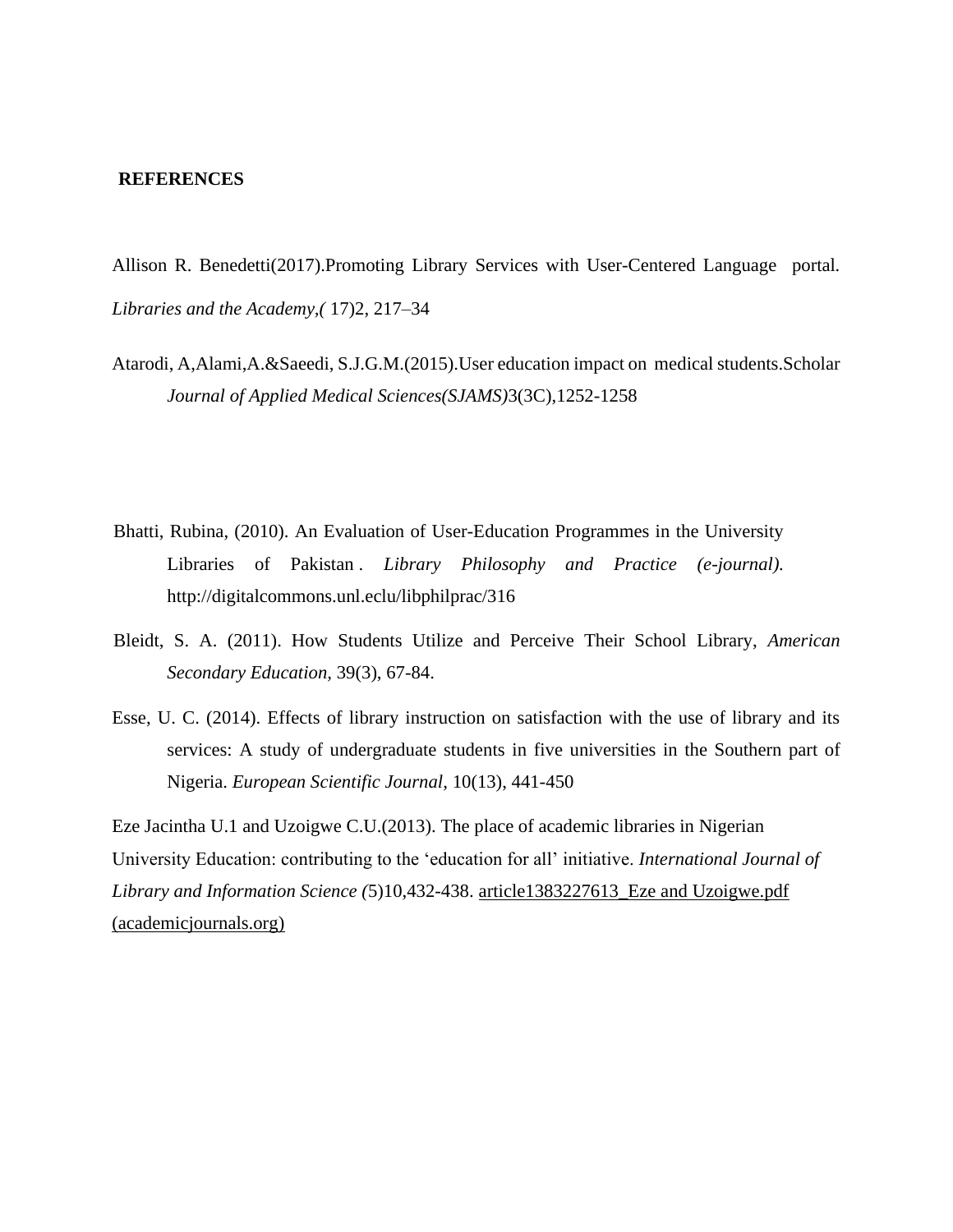- Goldman, C., Turnbow, D., Roth, A., Friedman, L., & Heskett, K. (2016). Creating an Engaging Library Orientation: First Year Experience Courses at University of California, San Diego. *Communications in Information Literacy,* 10 (1), 81-98. Retrieved January 10, 2022 from https://doi.org/10.15760/comminfolit.2016.10.1.16
- Hindagolla, B.M.M.C.B. (2012). Restructuring of user education programmes in university libraries from user perspectives: a case study. *Journal of the University Librarians Association*, 16(1), 19-33.
- Madukoma, E., Onuoha, U.D., Omeluzor, S. U. & Ogbuiyi, S. (2013). Library instruction and academic performance of undergraduates at Babcock University, Nigeria. *Contemporary Humanities*, 6, 39-58.
- Mathew, B. (2009). *Marketing todays academic libraries: A bold new approach to communicating with students.* American Library Association
- Oakleaf, M. (2011). *Value of Academic Libraries: A Comprehensive Research Review and Report*, Association of College and Research Libraries, Retrieved December 24, 2021, from www.ala.org/acrl/sites/ala.org.acrl/files/.../value/val\_report.pdf.
- Okoye, M. O. (2013). User education in Federal University Libraries: A study of trends and development in Nigeria. *Library Philosophy and Practice (e-journal)*. <http://digitalcommons.unl.edu/libphilprac/942>
- Omeluzor, S. U., Akibu, A. A., Dika, S. Land Ukangwa, C. C. (2017). Methods, effect and challenges of library instruction in academic libraries. Retrieved January 12, 2022 from <http://digitalcommons.unl.edu/libphilprac/1465>